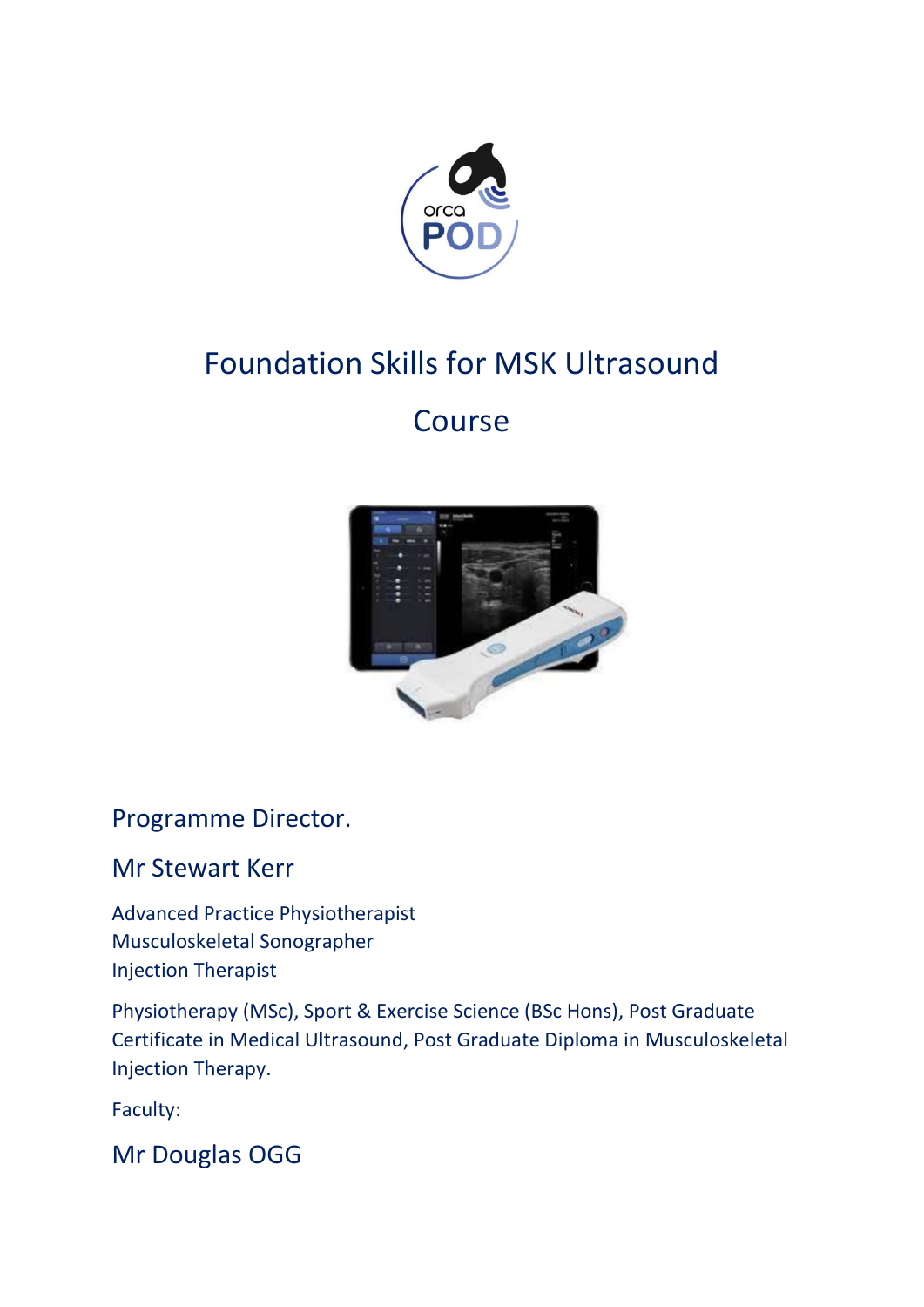### **Course Summary**

This course is aimed at developing the foundation knowledge and skills that underpin the use of ultrasound for examination of musculoskeletal structures. It is intended for clinicians and practitioners with little or no previous ultrasound scanning experience or understanding of the physics and controls of medical ultrasound. The course does not culminate in an exam or any form of educational or competency assessment but has been independently assessed CPD accreditation.

The format is a home-based programme of instruction and practical assignments facilitated by provision of an appropriate ultrasound scanner to each delegate. The interactive video conference sessions and accompanying practice exercises have been specifically designed to develop a foundation of understanding of the physics and principles of scanning and its application to guide the identification and assessment of musculoskeletal structures.

The course is conducted over 4 weeks.

All delegates are sent an Orca POD Toolbox containing a Sonon 300L portable ultrasound, a gel phantom, ultrasound gel and clinical wipes all of which are provided for the duration of the course. The POD Toolbox incorporates all the elements necessary to enable the progressive acquisition of knowledge and skills through home-based practice. The teaching programme is delivered by a combination of interactive lectures and practice exercises that will equip delegates with the essential cognitive skills necessary to begin incorporating ultrasound imaging guidance into their daily clinical management.

There is an assignment at the end of each session which helps the delegates to revise the concepts learnt during each session and to provide a framework for practising those skills.

### Capacity is limited to  $10 - 12$  delegates per course

### Course Objectives:

- To understand how an ultrasound image is created the Physics of Ultrasound
- To be able to Identify basic tissue structure patterns using ultrasound
- To demonstrate and use the fundamental scanning techniques used to identify musculoskeletal anatomy
- Observe and demonstrate how to move the probe using probe handling techniques to scan structures
- Practice the fundamental scanning techniques used to identify musculoskeletal anatomy

PLEASE NOTE: DELEGATES SHOULD NOT EXPECT TO BE COMPETENT IN ULTRASOUND AT THE END OF THE COURSE.

### What's Included?

• Each delegate has their own POD Toolbox for the duration of the course. This contains a Sonon 300L ultrasound system and gel phantom. Ultrasound gel and wipes are also included.

Course Program: • 4 x weekly 2hr live teaching sessions with lectures, demonstrations, and interactive guided scanning practice.

- Weekly homework assignment with feedback to guide practice.
- CPD certificate upon completion.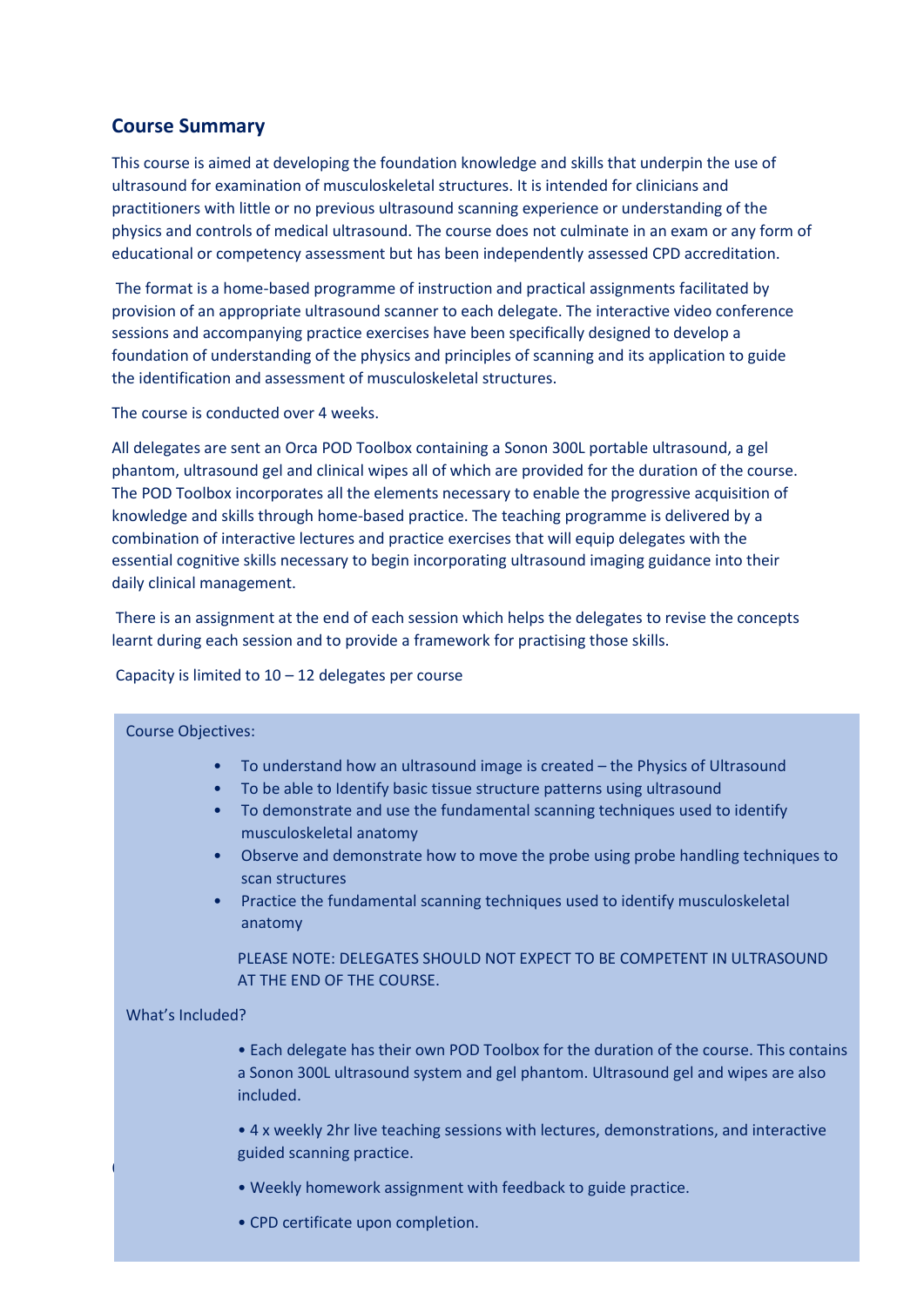### **Course Program**

### **Week 1 session 1** Principles of scanning

| <b>Week 2 session 2</b> | Normal Appearance of structures and developing probe skills |                                     |
|-------------------------|-------------------------------------------------------------|-------------------------------------|
| 20:50-21:00             | Q&A                                                         | <b>Stewart Kerr and Douglas Ogg</b> |
|                         | demonstration and supervised practice                       |                                     |
| 20:30-20:50             | Scanning the patella tendon - live                          | <b>Stewart Kerr</b>                 |
|                         | phantom                                                     |                                     |
| 20:20-20:30             | Supervised practice session on gel                          | <b>Stewart Kerr</b>                 |
| 20:00 - 20:20           | alignment of probe with structure                           | <b>Stewart Kerr and Douglas Ogg</b> |
| 19:45-20:00             | <b>Break</b>                                                |                                     |
|                         | orientation,                                                |                                     |
| 19:15-19:45             | <b>Basic Physics of Ultrasound Probe</b>                    | Douglas Ogg                         |
| 19:00 - 19:15           | Welcome and introduction                                    | <b>Stewart Kerr and Douglas Ogg</b> |

| 20:50-21:00   | Q&A                                 | <b>Stewart Kerr and Douglas Ogg</b> |
|---------------|-------------------------------------|-------------------------------------|
| 20:30-20:50   | Practical                           | <b>Stewart Kerr and Douglas Ogg</b> |
|               | (muscle, bone, tendon and nerve)    |                                     |
| 20:20-20:30   | normal appearance of MSK tissues    | <b>Stewart Kerr</b>                 |
| 20:00 - 20:20 | Presentation: Probe skills 2        | <b>Stewart Kerr</b>                 |
| 19:45-20:00   | <b>Break</b>                        |                                     |
| 19:15-19:45   | Review of session 1 and assignments | <b>Stewart Kerr</b>                 |
| 19:00 - 19:15 | Welcome and introduction            | <b>Stewart Kerr and Douglas Ogg</b> |

**Week 3 session 3 Scanning on smaller structures and a joint**

| 19:00 - 19:15 | Review of Exercises from session 2      | <b>Stewart Kerr</b>                 |
|---------------|-----------------------------------------|-------------------------------------|
| 19:15-19:45   | intro and Practical -consolidate and    | <b>Stewart Kerr</b>                 |
|               | develop key probe skills on a smaller   |                                     |
|               | structure                               |                                     |
| 19:45-20:00   | <b>Break</b>                            |                                     |
| 20:00 - 20:20 | Continue: consolidate and develop key   | <b>Stewart Kerr</b>                 |
|               | probe skills on a smaller structure     |                                     |
| 20:20-20:30   | Normal appearance of a typical synovial | <b>Stewart Kerr</b>                 |
|               | joint – key tips for scanning           |                                     |
| 20:30-20:50   | Demonstration and supervised practice   | <b>Stewart Kerr and Douglas Ogg</b> |
| 20:50-21:00   | Q&A                                     | <b>Stewart Kerr and Douglas Ogg</b> |
|               |                                         |                                     |

**Week 4 session 4 Normal Appearance of structures and developing probe skills** 

| 19:00 - 19:30   | Review of exercises from session 3       | <b>Stewart Kerr and Douglas Ogg</b> |
|-----------------|------------------------------------------|-------------------------------------|
| 19:30-19:45     | Interactive Discussion review of skills  | <b>Stewart Kerr</b>                 |
|                 | learnt                                   |                                     |
| 19:45-20:00     | <b>Break</b>                             |                                     |
| $20:00 - 20:30$ | Next steps in Ultrasound qualification - | Stewart Kerr and Douglas Ogg        |
|                 | CASE accredited courses; PgCert, sources |                                     |
|                 | of information FSEM, CSP, POC Ultrasound |                                     |
| 20:30-20:40     | Considerations for devices-requirements, | <b>Stewart Kerr</b>                 |
|                 | infection control, safety, SOP           |                                     |
| 20:40-21:00     | Whistle stop pathologies to whet your    | <b>Stewart Kerr</b>                 |
|                 | appetite to continue                     |                                     |
| 20:50-21:00     | <b>Q&amp;A</b>                           | Stewart Kerr and Douglas Ogg        |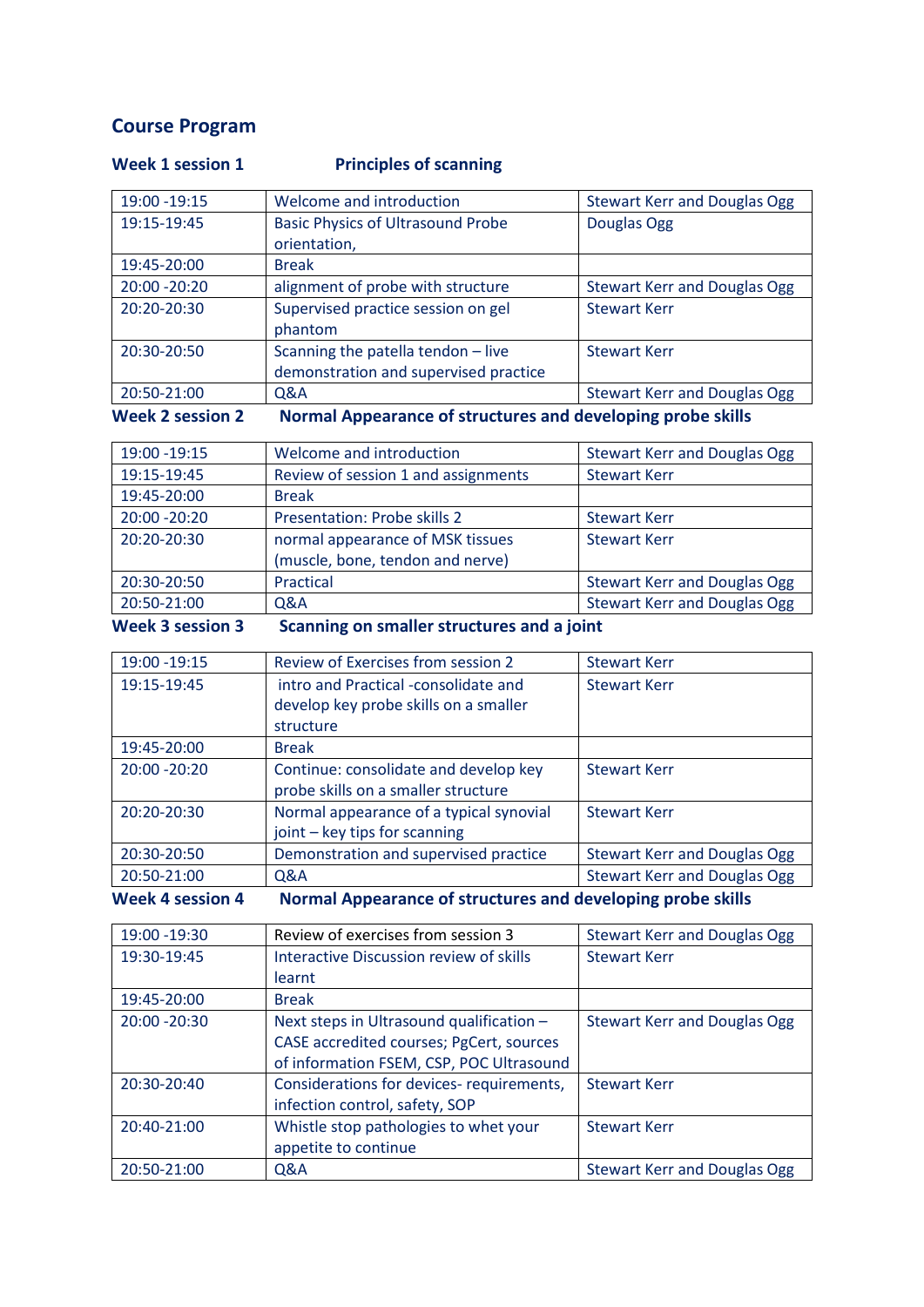

### Mr Stewart Kerr

Advanced Practice Physiotherapist Musculoskeletal Sonographer Injection Therapist

Trained as a Physiotherapist, Sonographer and Injection Therapist, Stewart specialises in diagnostic ultrasound scanning and ultrasound-guided injections of the upper and lower limbs. Combining his skills, he can provide a specialised service involving detailed clinical examination, ultrasound scanning, joint and soft-tissue injections and rehabilitation advice for joint, soft tissue and nerve conditions of the upper and lower limbs.

Stewart holds degrees in Sport & Exercise Science (BSc Hons) and Physiotherapy (MSc) as well as obtaining a Post Graduate Certificate in Medical Ultrasound and a Post Graduate Diploma in Musculoskeletal Injection Therapy. As a Physiotherapist of over 13 years, he commonly sees both simple and complex conditions of the upper and lower limbs in his practise. He has had a longstanding sub-specialist interest in shoulder problems and continues to enjoy this aspect of his clinical work.

Stewart is the Clinical Director at Life Fit Wellness and enjoys teaching Nationally on ultrasound education. As a former international badminton player, he is delighted to be involved with the Badminton World Federation Research Commission, where he is actively involved in injury prevention research.

### **Publications**

Kaldau, Niels Christian; Kerr, Stewart; McCaig, Steve; Holmich, Per. Training and injuries among world elite junior badminton players – Identifying the problems Asia-Pacific Journal of Sports Medicine, Arthroscopy, Rehabilitation and Technology: October 2021 – Volume 26 – pp. 21-26. https://www.sciencedirect.com/science/article/pii/S2214687321000194

Bradley, John; Kerr, Stewart; Bowmaker, David; Gomez, Jean-Francois A Swim-Specific Shoulder Strength and Conditioning Program for Front Crawl Swimmers Strength & Conditioning Journal: August 2019 – Volume 41 – Issue 4 – pp. 1–17. https://journals.lww.com/nscascj/Abstract/2019/08000/A Swim\_Specific\_Shoulder\_Strength\_and Conditioning.1.aspx

Bradley, John; Kerr, Stewart; Bowmaker, David; Gomez, Jean-Francois. Review of Shoulder Injuries and Shoulder Problems in Competitive Swimmers. American Journal of Sports Science and Medicine: 2016 – Vol. 4, no. 3 – pp. 57-73. <http://pubs.sciepub.com/ajssm/4/3/1/index.htm>



## Mr Douglas Ogg

Director Orca Medical ltd. Lecturer on underlying physical principles of ultrasound